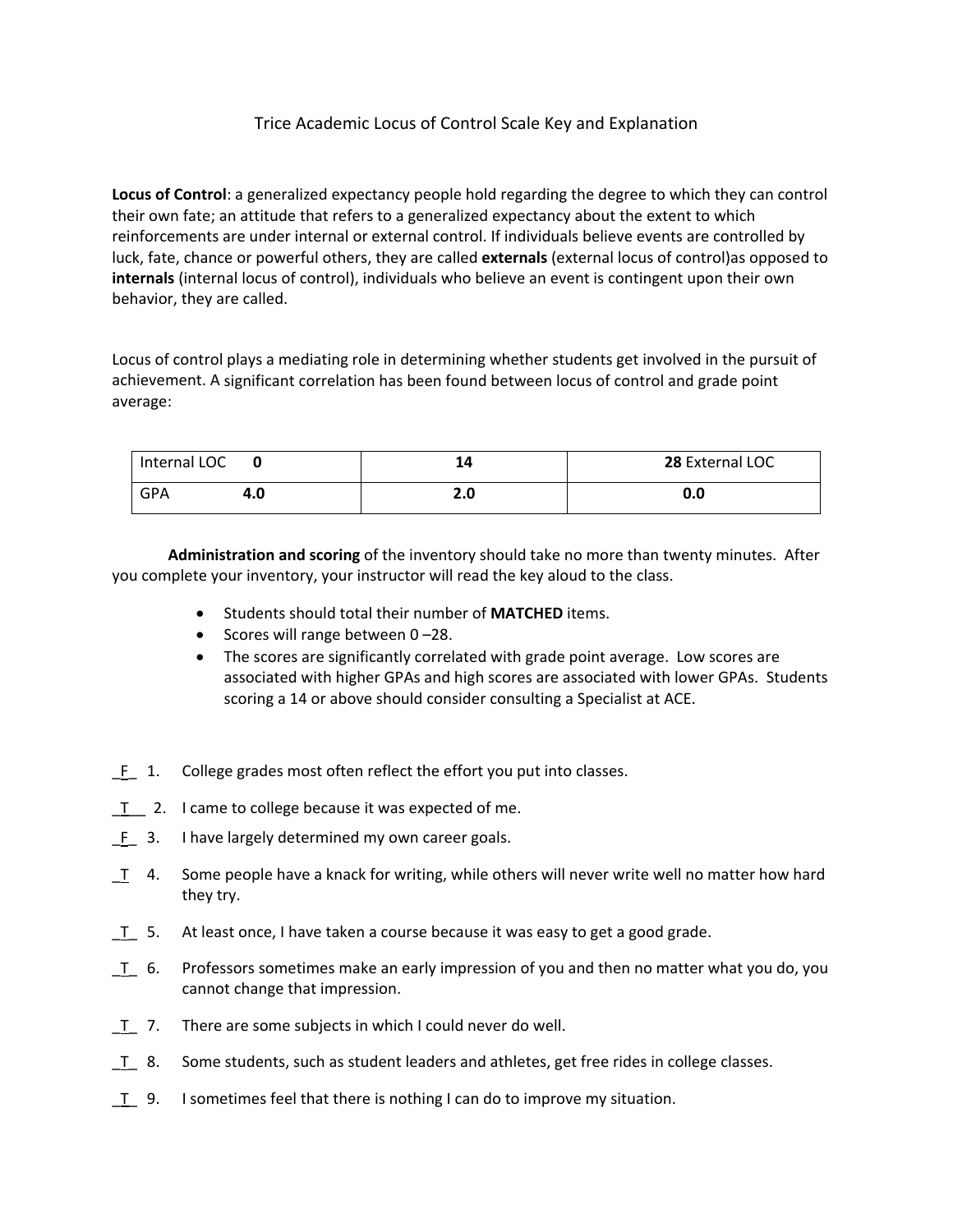- \_F\_ 10. I never feel really hopeless—there is always something I can do to improve my situation.
- \_F\_ 11. I would never allow social activities to affect my studies.
- T 12. There are many more important things for me than getting good grades.
- F 13. Studying every day is important.
- T 14. For some courses it is not important to go to class.
- \_F\_ 15. I consider myself highly motivated to achieve success in life.
- F 16. I am a good writer.
- $F_ 17.$  Doing work on time is always important to me.
- T 18. What I learn is more determined by college and course requirements than by what I want to learn.
- \_F\_ 19. I have been known to spend a lot of time making decisions which others do not take seriously.
- \_T\_ 20. I am easily distracted.
- T 21. I can be easily talked out of studying.
- $T$  22. I get depressed sometimes and then there is no way I can accomplish what I know I should be doing.
- \_T\_ 23. Things will probably go wrong for me some time in the near future.
- T 24. I keep changing my mind about my career goals.
- \_F\_ 25. I feel I will someday make a real contribution to the world if I work hard at it.
- $T$  26. There has been at least one instance in school where social activity impaired my academic performance.
- T 27. I would like to graduate from college, but there are more important things in my life.
- $F_ 28.$  I plan well and I stick to my plans.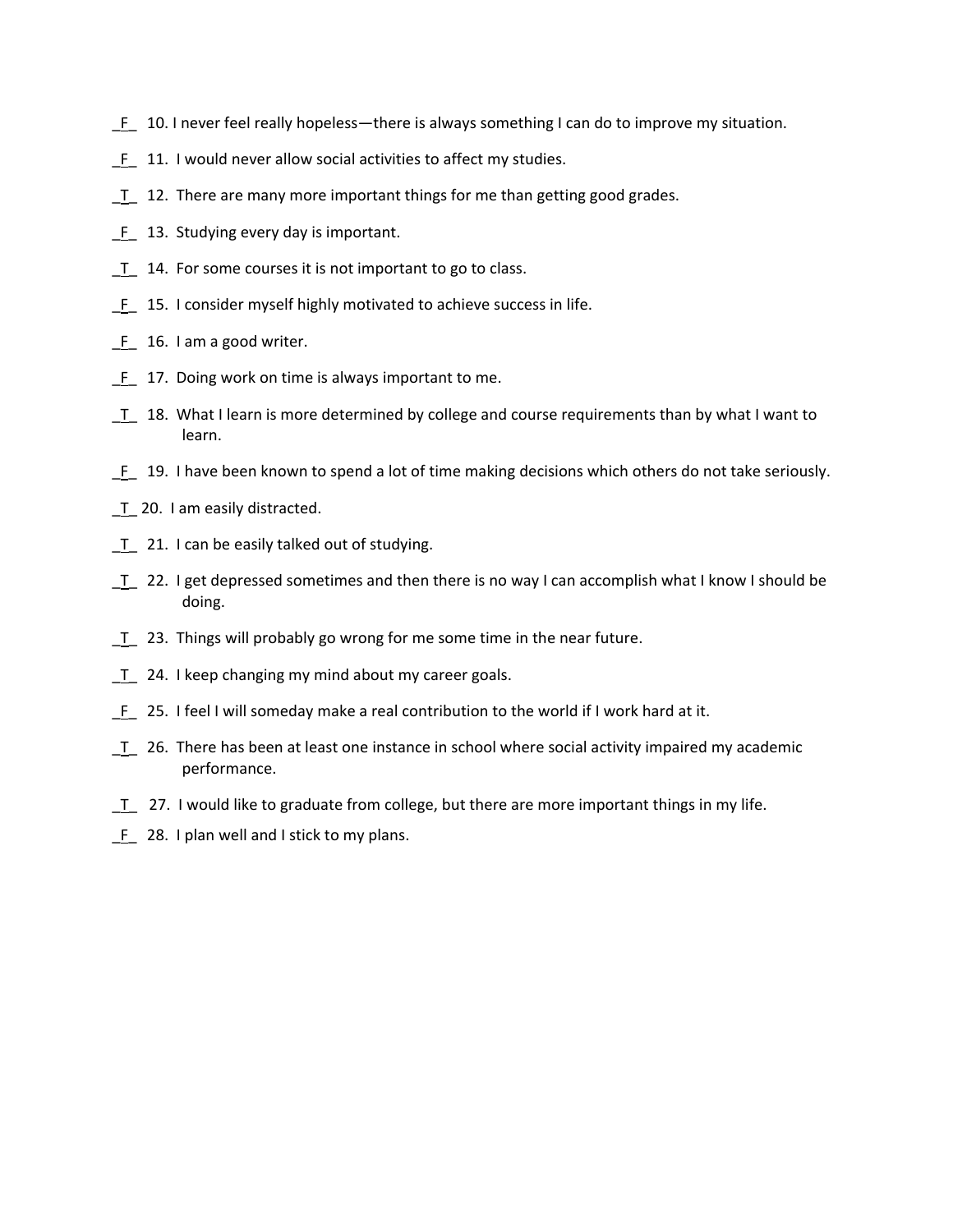## **College Success Survey**

*Please answer each question below "true" or "false."* 

- 1. College grades most often reflect the effort you put into classes.
- 2. I came to college because it was expected of me.
- 3. \_\_\_I have largely determined my own career goals.
- 4. \_\_\_Some people have a knack for writing, while others will never write well no matter how hard they try.
- 5. \_\_\_At least once, I have taken a course because it was easy to get a good grade.
- 6. \_\_\_Professors sometimes make an early impression of you and then no matter what you do, you cannot change that impression.
- 7. There are some subjects in which I could never do well.
- 8. \_\_\_Some students, such as student leaders and athletes, get free rides in college classes.
- 9. \_\_\_I sometimes feel that there is nothing I can do to improve my situation.
- 10.\_\_\_I never feel really hopeless—there is always something I can do to improve my situation.
- 11. I would never allow social activities to affect my studies.
- **12.** There are many more important things for me than getting good grades.
- 13.\_\_\_Studying every day is important.
- 14. For some courses it is not important to go to class.
- 15. I consider myself highly motivated to achieve success in life.
- 16. I am a good writer.
- 17. Doing work on time is always important to me.
- 18. What I learn is more determined by college and course requirements than by what I want to learn.